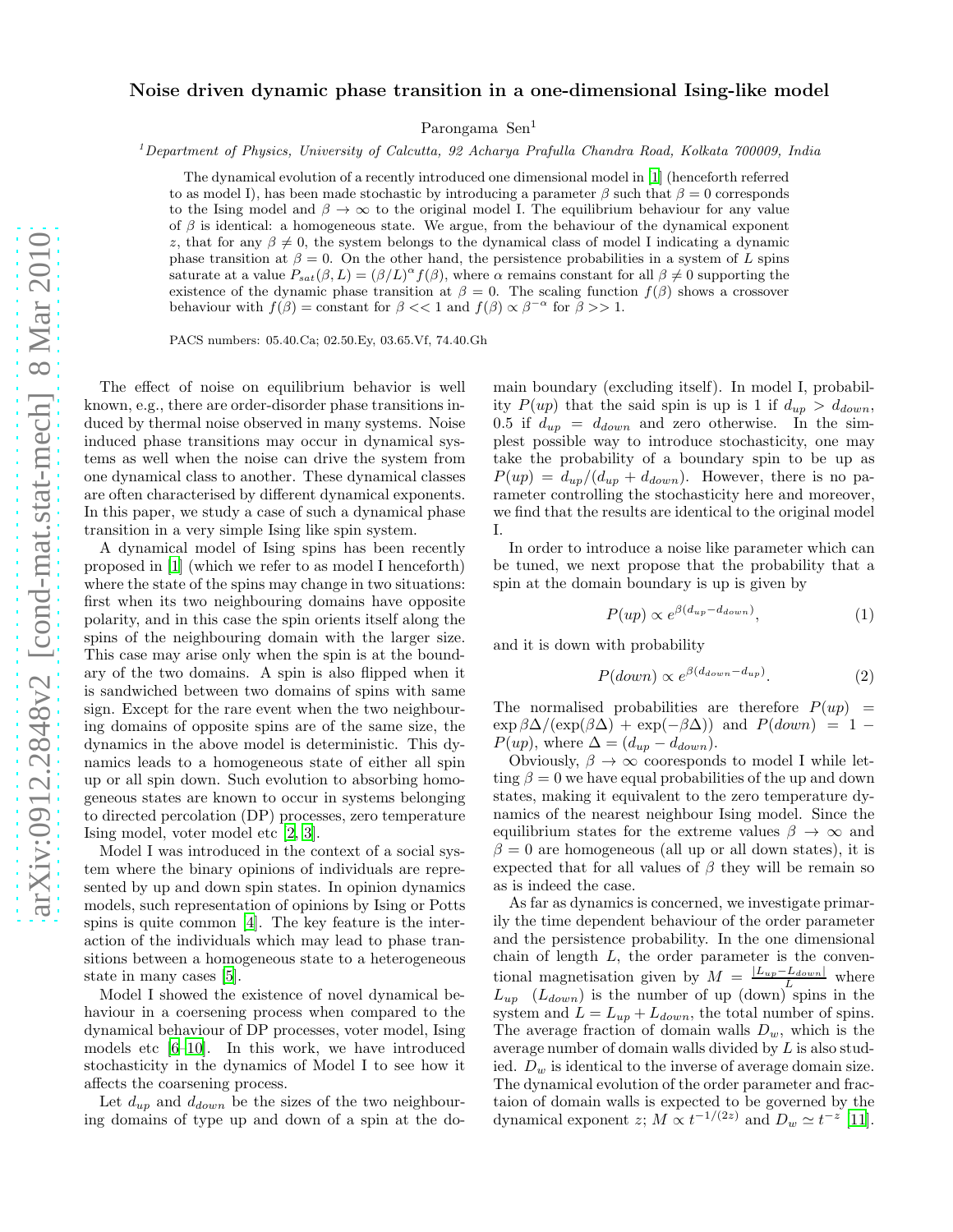The persistence probability of a spin is the probability that it remains in its original state upto time  $t \sim 10$ . It has been shown to have a power law decay in many systems with an associated exponent  $\theta$ . To obtain both the exponents  $\theta$  and z in finite systems of dimension L from the persistence probability, the following scaling form is often used [\[12\]](#page-3-8)

$$
P(t, L) = t^{-\theta} f(L/t^{1/z}).
$$
\n(3)

Another exponent,  $\alpha = \theta z$ , is associated with the saturation value of the persistence probability at  $t \to \infty$  when  $P_{sat}(L) = P(t \to \infty, L) \propto L^{-\alpha}$  [\[12\]](#page-3-8).

In model I, it was numerically obtained that  $\theta \simeq 0.235$ and  $z \approx 1.0$  giving  $\alpha \approx 0.235$ , while in the one dimensional Ising model  $\theta = 0.375$  and  $z = 2.0$  (exact results) giving  $\alpha = 0.75$ . It is clearly indicated that model I and the Ising model belong to two different dynamical classes. By introducing the parameter  $\beta$  one can therefore expect a transition from the Ising to the model I dynamical behaviour at some specific value of  $\beta$ .

With respect to model I,  $\beta = 0$  is the maximum noise and its inverse may be thought of an effective temperature. On the other hand, from the Ising model viewpoint,  $\beta$  plays the role of noise. However it is not equivalent to thermal fluctuations which can affect the state of any spin. With  $\beta$ , flipping of spins can still occur at the domain boundaries only. Hence, even with this noise, the equilibrium behaviour is not disturbed for any value of  $\beta$ (even for  $\beta \to \infty$  which corresponds to model I) while in contrast, any non-zero temperature can destroy the order of a one dimensional Ising model.

It is useful to show the snapshots of the evolution of the system over time for different  $\beta$  (Fig.1): to be noted is the fact that for any non-zero  $\beta$ , the system equilibriates very fast compared to the Ising limit  $\beta = 0$ .

In the simulations, we have generated systems of size  $1000 \leq L \leq 10000$  with a mininum of 1000 initial configurations for the maximum size in general. Only for  $\beta = 0$ , the Ising limit, in which case the time taken to reach equilibrium is order of magnitude higher than that for any nonzero  $\beta$ , smaller systems have been simulated in some calculations. Depending on the system size and time to equilibriate, maximum iteration times have been set. Random sequential updating process has been used to control the spin flips.

On introducing  $\beta$ , we notice that well away from the Ising limit  $\beta = 0$ , the dynamics gives  $z \approx 1.0$  and  $\theta \simeq 0.235$  as in model I. However, as  $\beta$  is made less than  $O(10^{-1})$ , the behaviour of the relevant dynamic quantities deviate from a simple power law behaviour. For example, the magnetisation shows an initial slow variation with time followed by a rapid growth before reaching saturation for values of  $\beta$  < 0.1 (Fig. 2). It is difficult to fit a power law in either regime. This is true for the domain wall fraction decay as well (not shown). In fact, the rapid growth of magnetisation at later times is apparently even faster than  $t^{1/2}$ , that obtained for model



FIG. 1: (Color online) Snapshots of the system in time for different values of  $\beta = 0.0, 0.005, 0.1$  and  $\beta \rightarrow \infty$  (top to bottom) showing that for any non-zero  $\beta$ , the system equilibriates towards a homogeneous state much faster compared to the  $\beta = 0$  case. These snapshots are for a  $L = 100$  system.

I (e.g., for  $\beta = 0.001$ ). From the snapshots of the system for  $\beta$  very close to zero, it is seen that for the first few steps the system has a behaviour similar to the Ising model  $(\beta = 0)$ . This explains the slow growth of magnetisation initially. However, as soon as a domain shrinks in size compared to its adjacent one, any non-zero  $\beta$  makes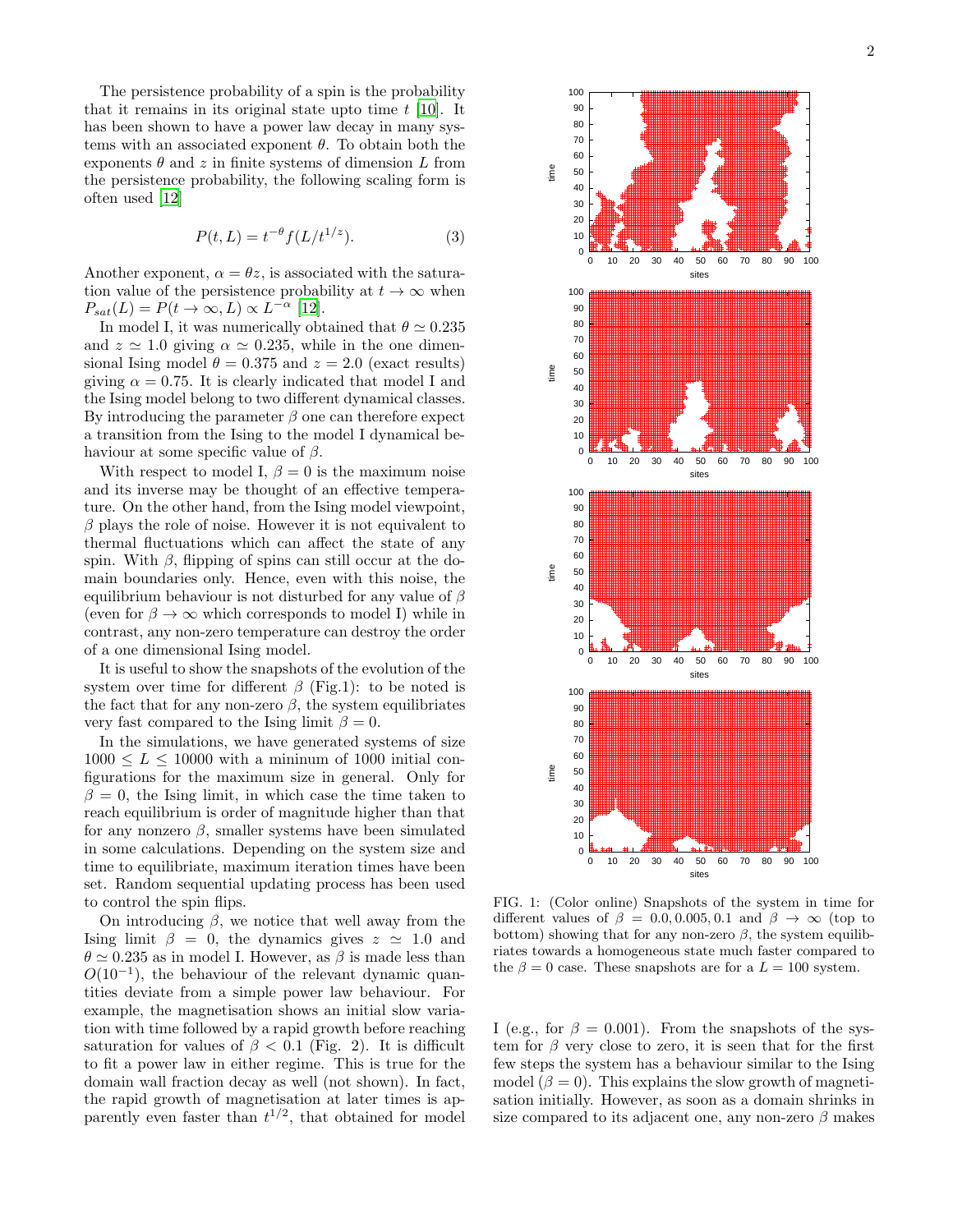

FIG. 2: (Color online) Magnetisation as a function of time is shown for  $\beta = 0, 0.001$  and 0.01. The two starightlines in the log log plot have slopes corresponding to model I (0.5) and Ising model (0.25). The  $\beta = 0$  result is for  $L = 2000$  while the others are for  $L = 10000$ .

it vanish very rapidly. However, it will be wrong to infer that the coersening process takes place faster than in model I, because in comparison, in model I, the system equilibriates in times much lesser than that for any finite  $\beta$  (see Fig. 1).

The question remains therefore whether and how one can obtain an estimate of z for  $\beta \to 0$ . Since a direct fitting fails, we try an indirect method. The average time  $t_{eq}$  to reach the equilibrium state can be estimated from the time the magnetisation reaches a value unity.  $t_{eq}$  is shown to scale as  $L^z$  in Ising model with  $z = 2$  and for  $\beta \to \infty$ ,  $t_{eq}$  scales as  $L^z$  with  $z = 1$  (inset of Fig. 3). Hence we plot  $t_{eq}/L$  against  $\beta$  for different L and find an interesting result. For values of  $\beta$  greater than 0.01, it shows a nice collapse, indicating  $z = 1$  here. As  $\beta$ decreases, the deviation from a collapse starts appearing, it getting more pronounced for smaller values of  $\beta$ . However, at the same time, we notice that the deviation from a scaling  $t_{eq} \propto L$  decreases for larger values of L suggesting that the collapse as  $\beta \to 0$  will improve with the system size. Thus we conclude that the exponent z equals unity in the thermodynamic limit for any non-zero value of  $\beta$ . The deviations from the scaling as  $\beta \to 0$  is simply a finite size effect.

Hence from the above behaviour we conclude that the model I behaviour is valid for any finite  $\beta$  and a dynamic transition takes place exactly at  $\beta = 0$ .

Next we focus on the persistence data. Once again, as  $\beta \to 0$ , it is difficult to fit a unique power law to the persistence probability (Fig. 4). Here, in consistency with the magnetisation results, we find an initial decay of persistence quite fast and a late variation comparatively slower. The initial variation can be fitted to a power law and an estimate of  $\theta$  made this way shows a tendency to continuously vary towards the  $\beta = 0$  value, i.e., 0.375. However,  $\theta$  is not to be obtained from the early time behaviour and there is definitely a crossover to a different behaviour in later times before the persistence reaches saturation. Therefore determining  $\theta$  from



FIG. 3: (Color online) The values of the time to equilibriate  $t_{eq}$  scaled by the sytem size shows that for large  $\beta$  there is a nice collapse. For small  $\beta$ , there are deviations from the collapse which decrease with the system size. Inset shows that  $t_{eq}$  scales as  $L^z$  for the limiting values  $\beta = 0$  with  $z = 2$ and for  $\beta \to \infty$ ,  $z = 1$ .



FIG. 4: (Color online) The persistence probability against time is shown for different values of  $\beta$  ( $\beta = 100, 0.1, 0.01$  and 0.005 (from top to bottom); for small  $\beta$  the slope cannot be uniquely determined. The two straightlines in the log log plot have slopes corresponding to the model I (0.235) and Ising model (0.375).

the initial variation is not a correct approach.

We even try to obtain a collapse by plotting  $P(t)/t^{-\theta}$ against  $L/t^2$  using trial values of z and  $\theta$  as in [\[1,](#page-3-0) [13\]](#page-3-9), but for  $\beta \to 0$ , no collapse for large  $L/t^z$ , i.e., for small t, can be obtained, confirming once again that the determination of  $\theta$  is not possible in a straightforward manner.

We next try to find out whether the scaling law  $P_{sat}(L) \propto L^{-\alpha}$  is valid for finite values of  $\beta$ . When we plot the saturation values of persistence against different system sizes, we do find nice power law fittings and hence estimates of  $\alpha$  can be made (Fig. 5). We find that  $\alpha$  varies between 0.22 and 0.23 with no systematics indicating that it is independent of  $\beta$ . This once again supports the fact that there is a transition at  $\beta = 0$  as  $\alpha$ has a known value (0.75) much larger for  $\beta = 0$ .